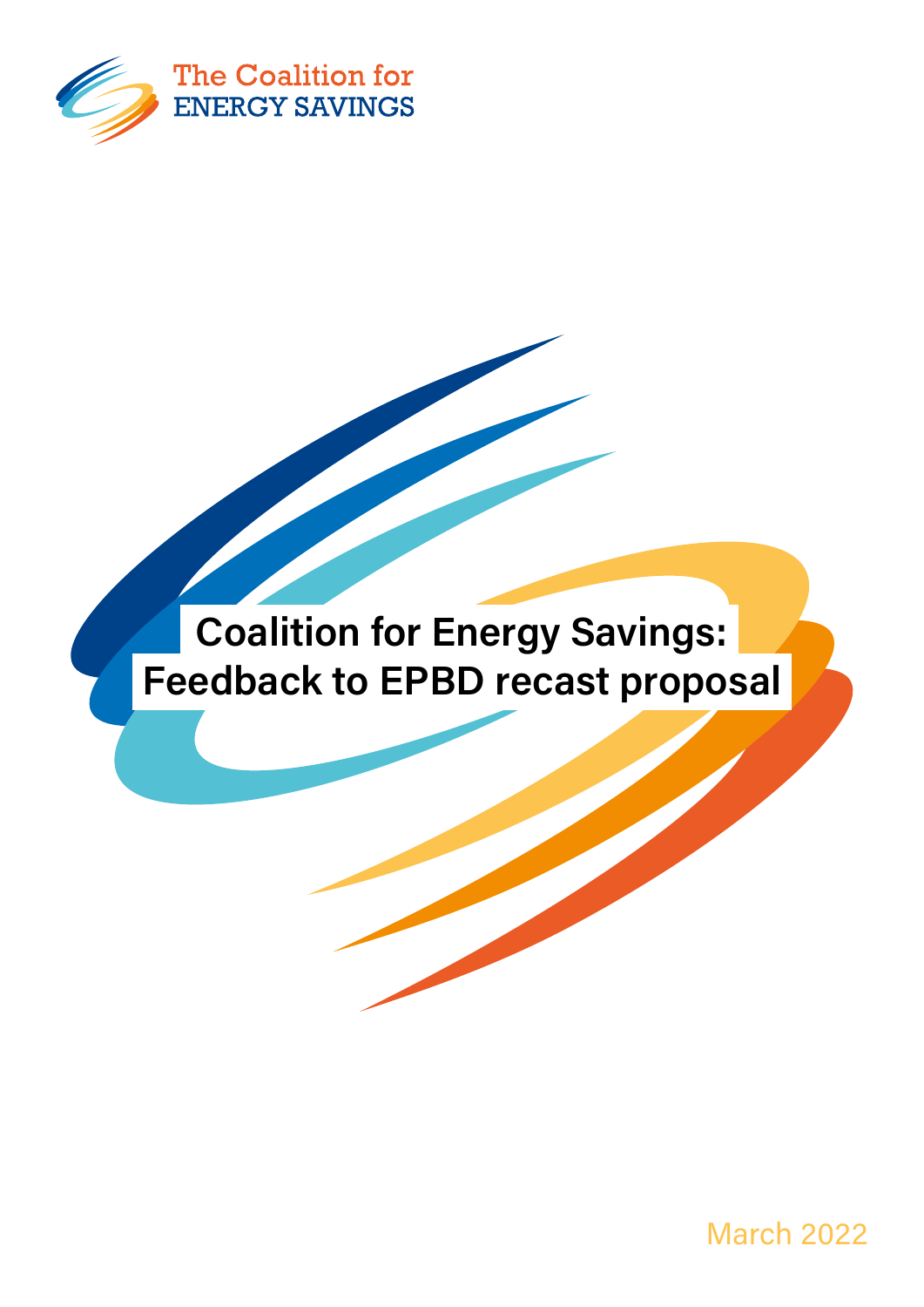

## *Coalition for Energy Savings: Feedback to EPBD recast proposal*

The Coalition for Energy Savings welcomes the EPBD recast proposal. It strengthens some existing provisions but fails to fully leverage the Energy Efficiency First Principle. The proposal does not accelerate actions at the pace needed to achieve the EU's 2030 energy and climate targets and improve its energy security. The points below summarise our initial reaction to the proposal:

**Minimum Energy Performance Standards (MEPS):** We support the provision to set up MEPS, but this article should be further strengthened. As energy renovations require long-term planning and predictability for market actors and citizens, the limited scope and timeframe of the proposed MEPS risk missing out on the multiple benefits of ambitious energy renovations and creating lockin effects. To ensure the achievement of the 2030 and 2040 milestones for the EU building stock and the transformation of all existing buildings into Zero-Emission Buildings (ZEBs) by 2050, MEPS should not be limited to G and F buildings only. An effective MEPS scheme shall be designed to ensure that all buildings are renovated to achieve higher levels of performance over time, with more modern technical building systems and new, efficient and renewable-based heating and cooling technologies. This will ensure deep renovations (whether in one go or staged) are accelerated and deliver their multiple benefits, including greenhouse gas emission cuts and mitigation of energy poverty.

**ZEBs:** We welcome the new ZEB definition. However, as it only addresses operational carbon emissions, its name should better reflect this aspect. We believe that using only primary energy consumption (PEC) indicators to define ZEBs might deprioritize end-use energy savings measures in buildings. To promote quality design of ZEB buildings that respects the Energy Efficiency First Principle, we believe that the EPBD Annex III should establish thresholds for both final and primary energy use. The PEC thresholds used for new constructions should also be lowered. For new buildings, given the need to urgently stop climate change and improve the EU energy security, the 2030 date should be advanced. Specific attention should also be put on maintaining high operational energy performance over time in new buildings.

**Deep renovation:** We welcome the introduction of a legally binding definition for staged-deep and deep energy renovation but regret that it is not being used in the Directive as the underlying guiding principle for the ambition of all energy renovations or financing programmes. All national renovation programmes should provide proportionately greater financial incentives for deep renovations (which should consider all solutions available in the market).

**Building Renovation Plans (BRPs):** We support that BRPs are proposed to become more operational roadmaps than Long-term Renovation Strategies. BRPs are important planning (and reporting) tools for Member States, thus they shall provide precise trajectories for the reduction of energy use and full decarbonisation of all building segments. MEPS should be instrumental in achieving the latter. Also, BRPs should be better linked with other EU planning tools to grasp the positive synergies with other Directives (for instance EED Art.23) and local heat planning. When